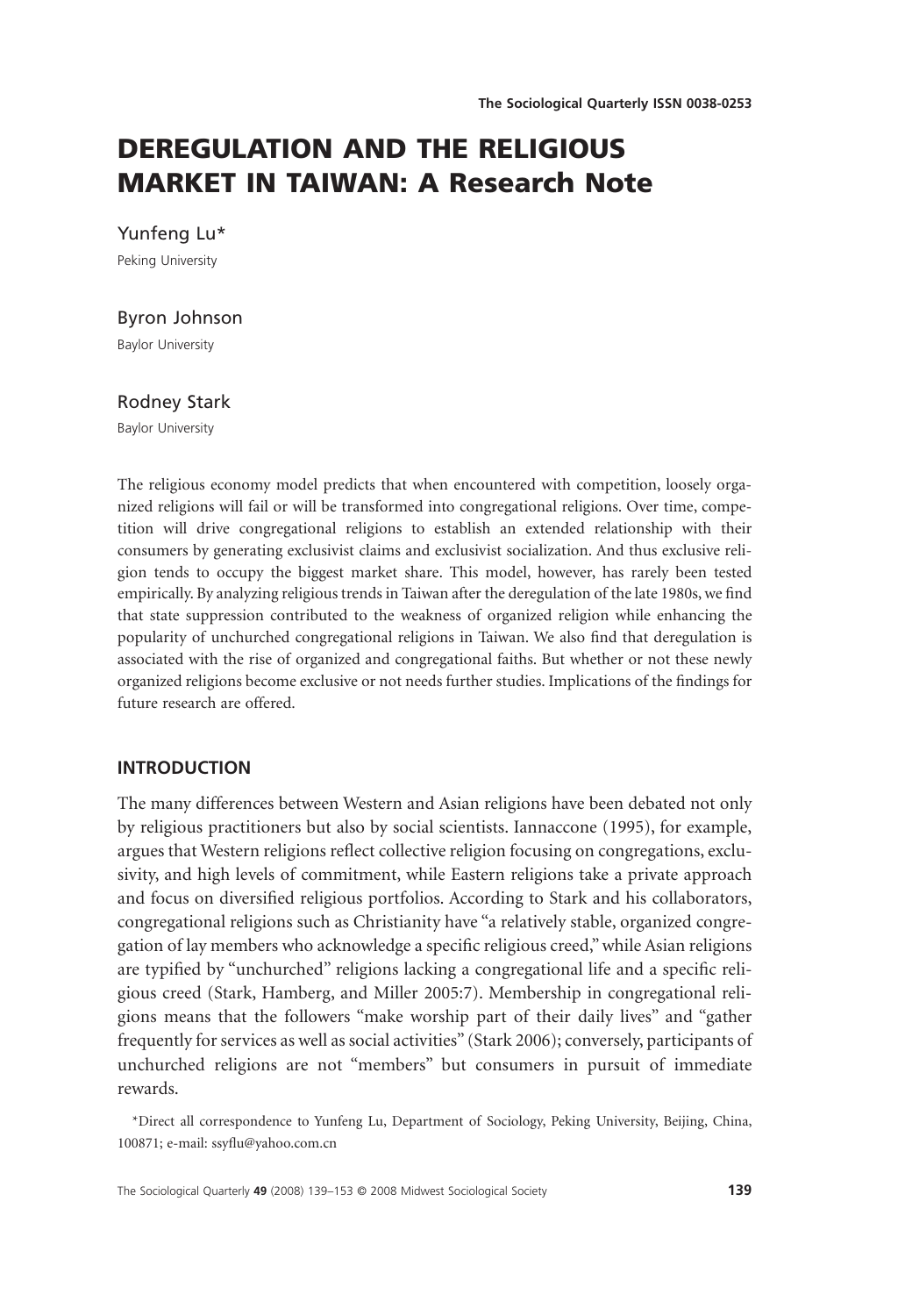Theorists of the religious economy model not only conceptualize these differences by promoting typologies, they also try to reveal the mechanisms which drive religions toward being churched or unchurched, collective or private. They argue that market forces drive loosely organized religions to fail or to be transformed into congregational religions (Stark 2006); over time, competition will induce congregational religions to establish an extended relationship with their consumers by generating exclusivist claims and exclusivist socialization. Finally, exclusive religion (e.g., monotheistic religion) tends to occupy the biggest market share since nonexclusive religions are "inherently weak" (Stark and Finke 2000:142). Unfortunately, relatively little research has been performed to empirically test these arguments. This research offers a modest contribution to this agenda by extending the model to Chinese societies.

# **IMPACT OF COMPETITION ON RELIGION**

Competition lies at the heart of the religious economy model. The model assumes that there is a religious market in which religious firms compete with each other to attract or maintain adherents by means of providing religious products and services. As a deductive theory, the model predicts that religious competition can exert influence on religion in two ways: affecting the forms of religious activities and increasing the vitality of religious markets. At the organizational level, Stark (2006) holds that when confronted with competitive forces, loosely organized religions tend to fail or to be transformed into congregational religions. At the macro-level, religious competition is assumed to account for high levels of religiosity (Stark and Finke 2000:199–202).

The hypothesis that competition promotes religiosity has generated a large number of empirical studies (e.g., Finke, Guest, and Stark 1996; Olson 1999). Since it is difficult to measure competition directly, scholars tend to measure it by the degree of plurality. The relationship between religious plurality and religious participation is still controversial. While some scholars find a positive relationship between them (e.g., Finke and Stark 1988), other empirical studies show that religious pluralism is negatively associated with religious participation (e.g., Chaves and Gorski 2001).

Competition can also be inferred from the degree of regulation. Finke (1997:50) argues that state regulations tend to restrict competition "by changing the incentives and opportunities for religious producers (churches, preachers, revivalists, etc.) as well as the viable options for religious consumers (church members)." In a free market, religious competition can drive religious suppliers to be more efficient and thus religious participation will be higher. Iannaccone (1991) tests this argument empirically by comparing religious participation in 18 developed countries, finding that rates of church attendance and religious belief are substantially higher in free markets than those in regulated markets. Also, such an effect is observable in Japan where deregulation led to religious prosperity in the past decades (Finke 1997; Iannaccone, Finke, and Stark 1997).

While the relationship between regulation and religious vitality has been fully probed (Chaves and Cann 1992; Iannaccone et al. 1997; Froese and Pfaff 2001), little attention has been paid to the impact of competition on the nature of religion. An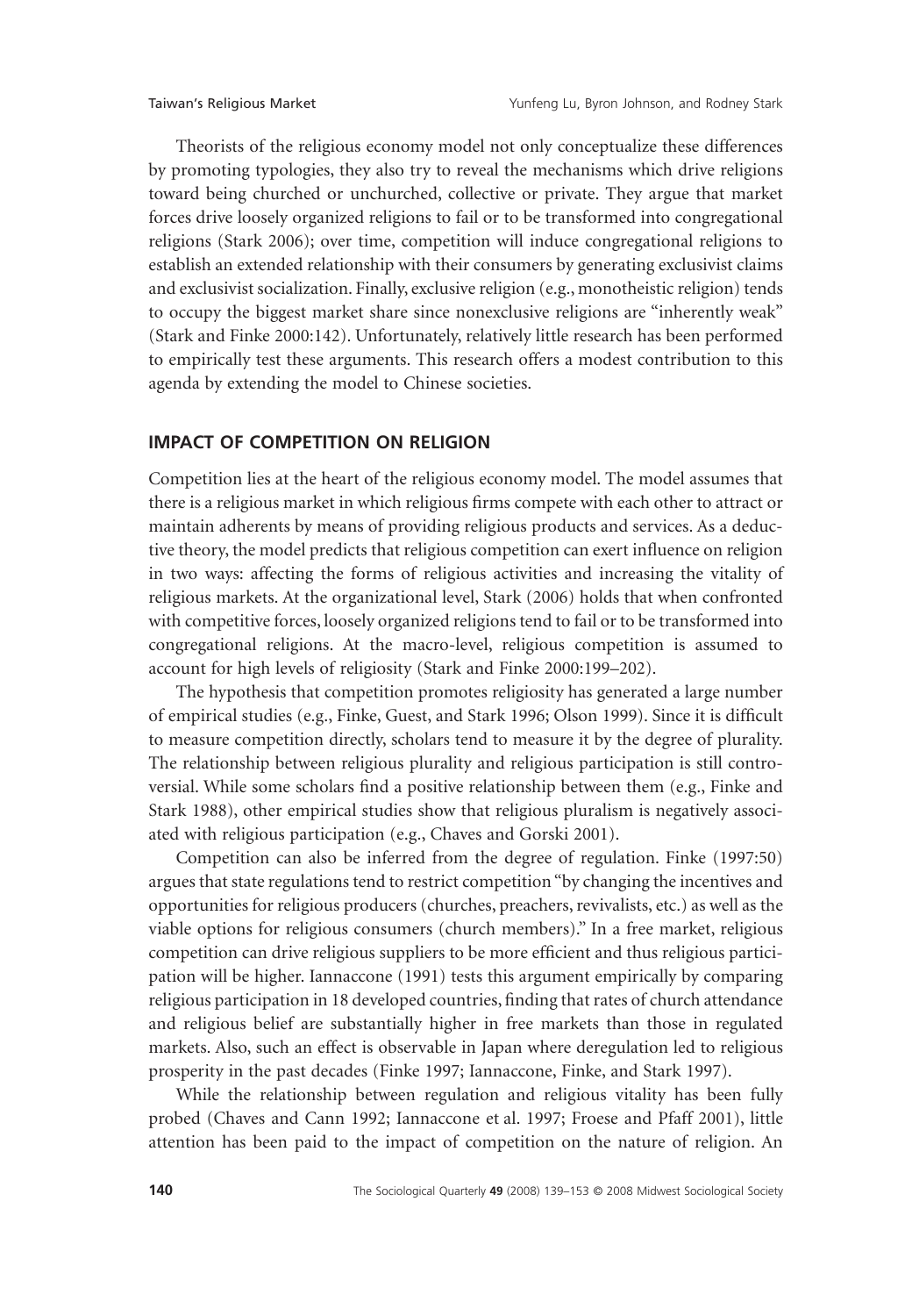exception is the work of Rodney Stark (2006). By examining the historical data on religious markets in ancient Rome, Stark finds that temples, which served individual consumers for short-term rewards, were previously popular in Rome; but they eventually withered away when competing with the congregational faiths.

Lang and Lu (2004) examine how state regulation prevented religions in imperial China from becoming sufficiently congregational to generate exclusivist claims and socialization. For the sake of political stability, the imperial state sustained a diversity of hobbled religions that coexisted without any of them becoming dominant. In order to promote religious harmony, some rulers also supported the assertion that there were basic truths beneath the competing religions. In doing so, the imperial state restricted the development of exclusive religions and promoted the popularity of religious syncretism.

In a recent and relevant study, Yang examines the effects of state regulation on different types of religiosity in mainland China. Yang (2006:94) identifies two kinds of religious suppliers: the institutional religion and the noninstitutionalized religion such as "individual shamans, witches, oracles, gurus, ritual specialists, and the like." In a highly restrictive religious market, these noninstitutionalized religions constitute a gray religious market that is beyond the control of the state. "The more restrictive and suppressive the regulation, the larger the gray market is" (Yang 2006:99). In other words, heavy regulation may contribute to the prosperity of non-institutionalized religions.

Following this line of research, we explore the impact of deregulation on the forms of religious activities in a Chinese society. Specifically, we pursue this question by analyzing the religious trends in Taiwan where religion was deregulated in the late 1980s. Methodologically, this research draws on the anthropological data and historical archives collected in Taiwan, supplemented by survey data collected through Taiwan Social Change Survey (TSCS). The first TSCS survey was conducted in 1984, and included several questions related to religion. In 1994, 1999, and 2004, three additional surveys exclusively focusing on religion were undertaken by the TSCS. Since Taiwan deregulated religious affairs in the late 1980s, TSCS data are well suited for examining the impact of deregulation on religions in Taiwan.

#### **STATE REGULATION IN TAIWAN, 1949–1987**

When the Kuomintang state retreated to Taiwan in 1949, it applied martial law which restricted free speech, free assembly and religious freedom. Western missionaries of Christianity were welcomed by the Kuomintang government because the United States provided military and economic aid to Taiwan (Rubinstein 1991:34). At the same time, the state restricted indigenous religions to ensure that no religious organization became sufficiently organized to produce political challenges.

Yiguan  $Dao<sub>i</sub><sup>1</sup>$  a modern successor of the Chinese sectarian tradition, became the main target of religious persecution. Since the sectarians were well organized and frequently assembled to share their faith, and since the Kuomintang state was suspicious of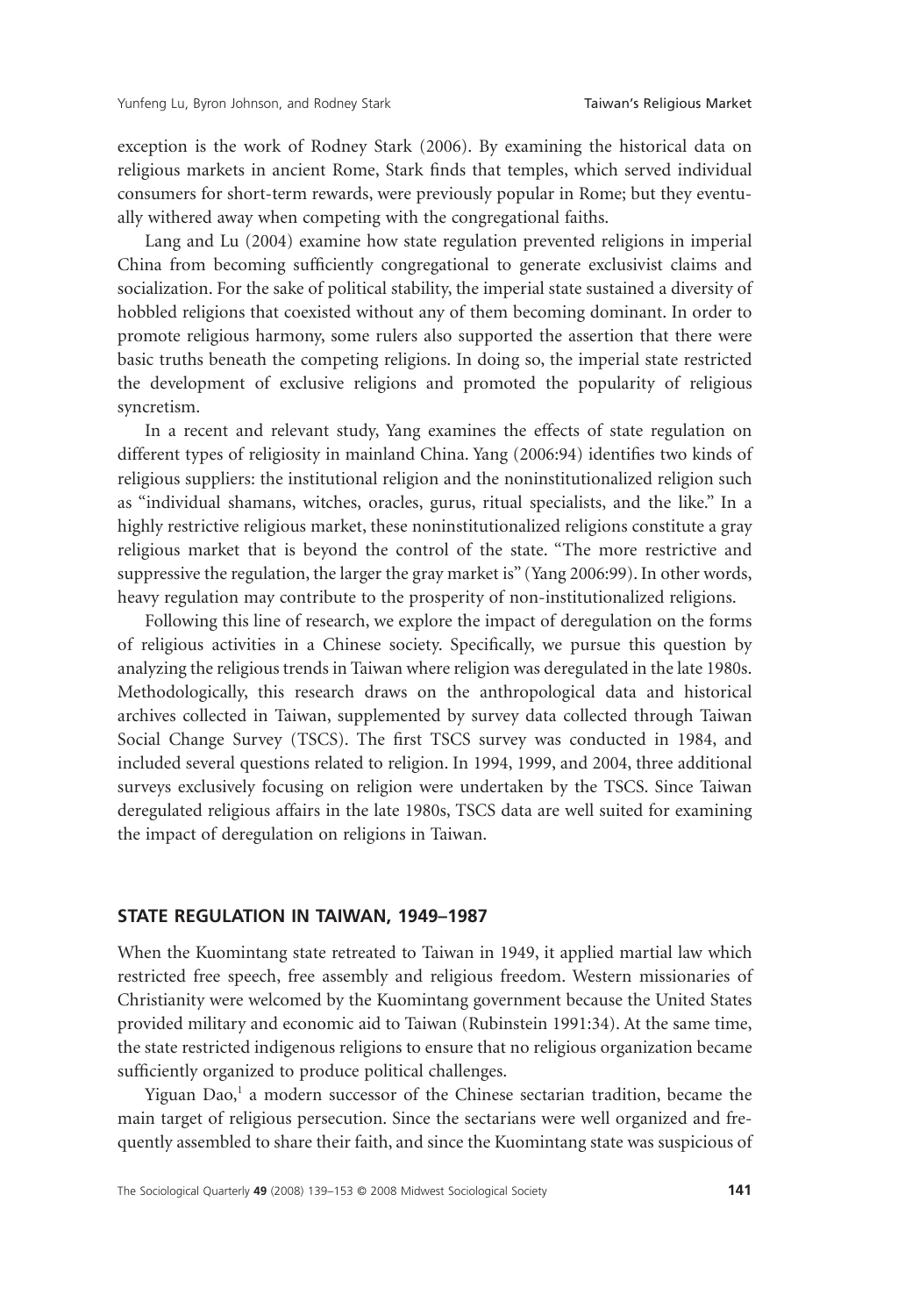mass gatherings of any kind, the government regarded Yiguan Dao as a "heterodox religion" (*xiejiao*) and outlawed it in 1953 (Lu and Lang 2006).

Buddhism and Daoism were also strictly regulated although the state permitted them to legally exist. All monks and nuns were required to receive their official ordination certificates, a policy which had been adopted by imperial China since the 10th century to reduce the number of clergy.<sup>2</sup> The state also stipulated that only one representative organization was licensed to fill any "niche" in society. Accordingly, the Buddhist Association of the Republic of China and the Daoist Association of the Republic of China were established as the only representatives for Buddhists and Daoists on the island. These monopolizing organizations tended to utilize political forces to suppress their rivals. As a matter of fact, the Buddhist Association not only opposed the development of other Buddhist organizations (e.g., *Foguang Shan*) (Jones 1999), but also lobbied the state to persecute Yiguan Dao (Song 1996).

The Kuomintang state also tried to restrict folk religion. Chinese folk religion includes the following elements: the religious practices such as pilgrimage (*Jinxiang*), fortune telling (*Suanming*), spirit possession (*shenling futi*), and geomantic omen (*kan fengshui*); the worship of the three classes of supernatural beings: gods, ghosts, and ancestors (Jordan 1972); annual religious rituals and communal religious activities associated with these supernatural beings (Lin 2003); and territorial-cults organizations managing the communal rituals and activities (Sangren 1987). From the perspective of officials, folk religion was deemed superstitious and thought to be in need of reform. In a printed notice sent to local temples in 1967, the government listed the fallacies of folk religion's feasts, "which are like nausea and madness and seriously affect health, strength, domestic economy and social order" (Feuchtwang 1974:289). Furthermore, the Regulation of Temple Registration (*Simiao dengji guize*) stated that the erection of new temples must be authorized by the government.

# **IMPACT OF THE STATE ON THE RELIGIOUS MARKET IN TAIWAN**

It is clear that state regulation exerted great influence on the development of religions in Taiwan. One example of this influence is that state regulation contributed to the small size of sectarians in proportion to the whole population. Although persecution did not totally destroy sectarian networks, it clearly weakened the influence of Chinese sects, which is a form of congregational religion. Data from the TSCS in 1984, showed that only 1.7 percent of respondents in Taiwan were devotees of the Eternal Venerable Mother, the deity commonly worshiped by Chinese sects. Sectarian movements occupied only a small share of the total religious market at the time.

Strict regulation also had an impact on the congregational structure of Buddhism and Daoism. The authoritarian state largely restricted the emergence of strong clergy organizations independent of state-controlled associations. Without the support of strong clergy organizations, Buddhism and Daoism failed to develop mature congregational structures which no doubt would have more effectively connected the clergy and the laity. In the 1960s and 1970s in Taiwan, Buddhist monks were reluctant to establish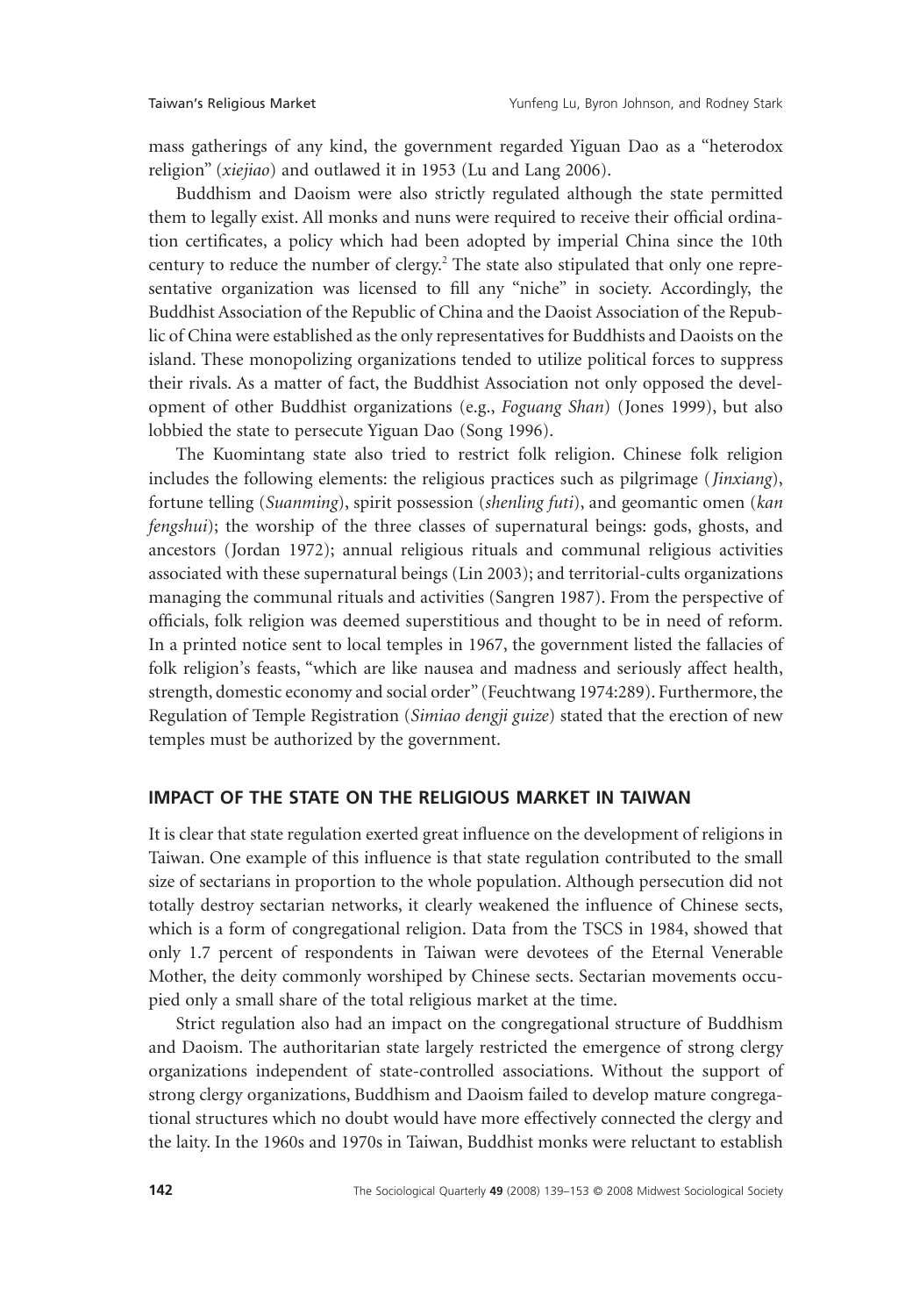a close relationship with local communities and the laity, partly as a result of strict regulation; neither did they use congregations to recruit and convert neophytes (Weller 1987:111–3). They usually spent most of their time in reciting sutras, or repeating the name of a Buddha over and over. Daoist monks provided divine help when consumers patronized them, and they always failed to distinguish themselves from shamans. Daoist specialists were not interested in forming congregations either. It was politically risky to hold congregations in a society where the dominating party was suspicious of any mass gatherings. To a large degree, both Buddhism and Daoism did not function as congregational religions in the 1960s and 1970s on the island.

Perhaps ironically, state regulation may well promote the popularity of folk religion. Since it is highly risky to attend religious congregations, it would be safer for people to patronize temples or religious specialists for divine help when need arises. Indeed, it is impossible for the state to control the establishment of privately built temples and shrines, most of which were not necessarily managed via the priesthood. Tamney (2005:1) holds that "until recently almost all Chinese people practiced folk religion." The 1989 TSCS found that 35.3 percent of respondents identified themselves as the adherents of folk religion, 31.5 percent as Buddhists and 17.6 percent with no religious belief. We must note that there is no clear distinction among the followers of folk religion, self-defined Buddhists, and those without religious belief. Among those self-claimed Buddhists, only 13.5 percent of them performed an official ritual of conversion, more than 80 percent were actually practitioners of folk religion. Another sampling investigation of Taiwan (Zhang and Lin 1992:102) showed that 87 percent of Taiwanese who claimed to have no religious belief actually believed or worshiped gods; only 6.3 percent of the population really had no religious belief and did not believe in or worship gods. These data confirm that most Taiwanese in the 1980s were actually participants of folk religion.

The most salient character of adherents of folk religion in Taiwan is perhaps their emphasis on efficacy (*Ling*) (Harrell 1974; Wolf 1974). They asked for divine help from gods when personal desires emerged. If the god satisfied their wish, they would reward the god with incenses or delicious foods. But if the consumers believed the god failed to perform miracles, they would not feel obligated to make offerings to the god and they usually turned to other deities. Therefore, the fate of gods largely depended on their ability to respond to human needs. The perceived efficacy also played an important role in arranging temple networks in Taiwan. Gods mainly expanded their influences by means of "efficacy division" (*Fenling*) which refers to "the practice by which new temples are chartered by the division of incense representing a god's efficacy from a source temple" (Sangren 2000:99). If a god was perceived to be efficacious, people tended to divide incenses from the temple where the god was worshiped and establish new temples. These new temples were believed to be able to share the efficaciousness of the god in the source temple. These branch temples could themselves spawn newer temples as well.

As a result of efficacy division, thousands of temples and shrines existed in Taiwan. These village temples were usually managed by a temporary organization that was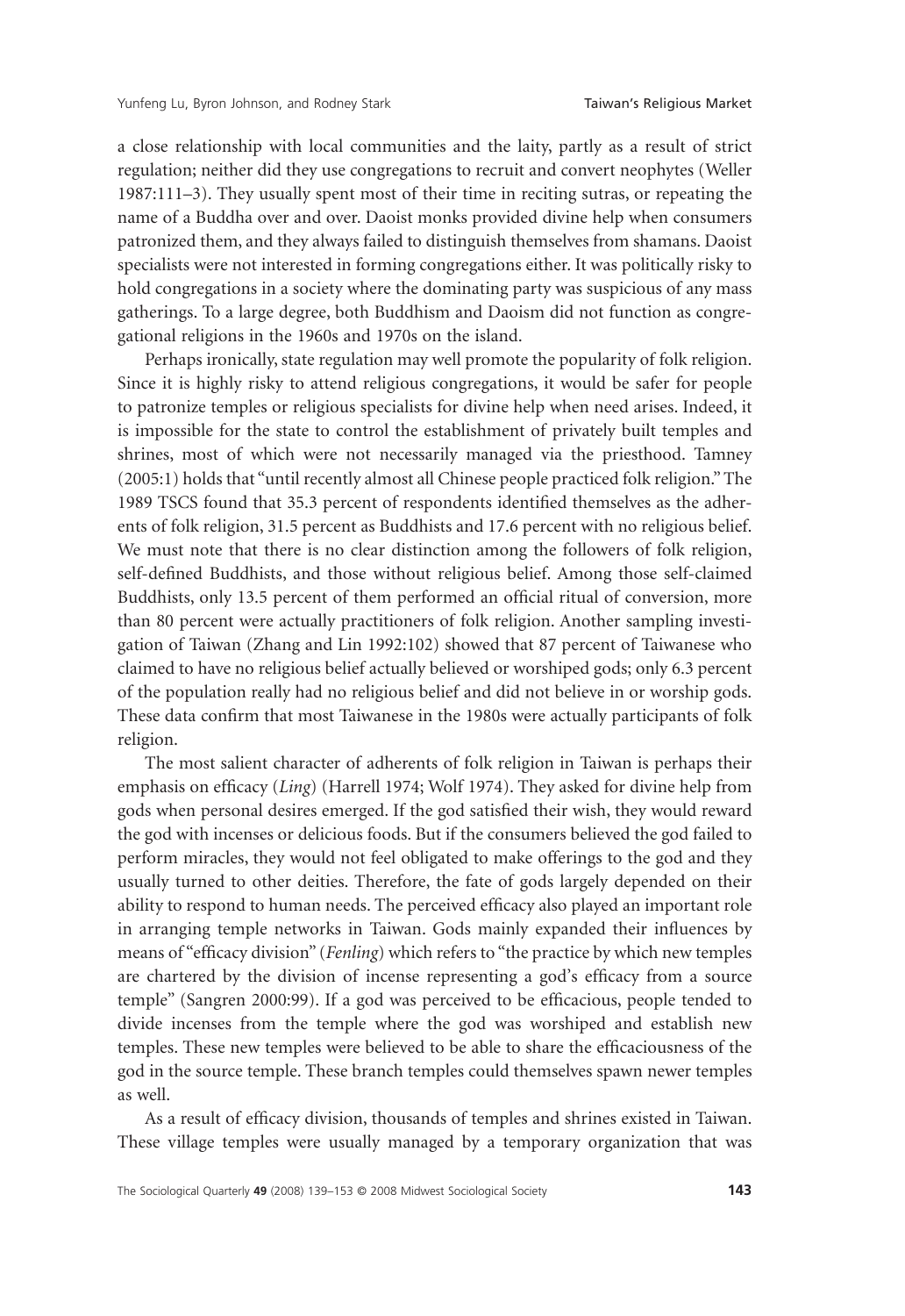headed by a *Luzhu*, host of the incense burner. Each year, a *Luzhu* would be chosen "either according to a rota or divination, and in any case after the approval of the patron deity has been ascertained by divination" (Feuchtwang 1974:277). As a temporary governor, a *Luzhu* was responsible for collecting funds, hiring opera troupes and religious specialists, building the opera canopy, preparing for the offerings, and making general arrangements. When the rituals were completed, these ritual associations would be disbanded.

To summarize, state regulation prevented religions from developing strong organizations in Taiwan. But what would happen if state regulation were to be lifted?

#### **RELIGIOUS CHANGES AFTER DEREGULATION**

With the democratization of Taiwan in the 1980s, the state began to deregulate religious affairs. In 1987, the Kuomintang government lifted martial law and legalized Yiguan Dao. In 1989, the government enacted the Law on Civic Organization (*renmin tuanti fa*), whereby all religious groups were permitted to exist legally and the government would not impose prohibitions on the establishment of religious groups. Believers of any religion were free to hold their religious activities and spread their faith without fear of state suppression.

#### **The Rise of Organized Religions**

The deregulation of religion in the late 1980s was viewed by many as a "religious fad" (*Zongjiao re*) in Taiwan. The renewed religious vitality can be seen in the increase of religious organizations. Since the state does not regard religious organizations as political threats any longer, religions are allowed to freely register themselves as civic originations and operate legally without restrictive regulation. As a result, there was a dramatic growth in the number of religious organizations in the 1990s. The number of religious groups increased from 83 in 1986 to 1,062 in 2004, as illustrated in Figure 1. It is important to note that many of these religious groups existed before deregulation, and officially registered when it was risk-free to do so.

Among these newly established religious groups, the reformed Buddhist organizations are the most influential. Frustrated by the official Buddhist association controlled by conservative monks, some energetic clerics began to establish their own organizations by emulating Christian groups in the middle 1960s. Among these reformed Buddhist groups, *Foguang Shan* and *Ciji* are well recognized. Partly stimulated by three missionizing Catholic nuns who criticized Buddhists, the Venerable Zheng Yan established the Buddhist Compassionate Relief Merit Association (*Fojiao Ciji Gongdehui*) in the 1960s, focusing on charitable activities (Huang 2003). The birth of *Foguang Shan* was also attributed to "the emulation effect" (Nagata 1999:233). When confronted with competition from Christian groups, *Foguang Shan* emulated Christianity to organize itself, adopting "a universal religious style and form" and providing "Christian-type social service" (Nagata 1999:245). It seems that competition played a role in the birth of these reformed Buddhist groups even during the period of suppression.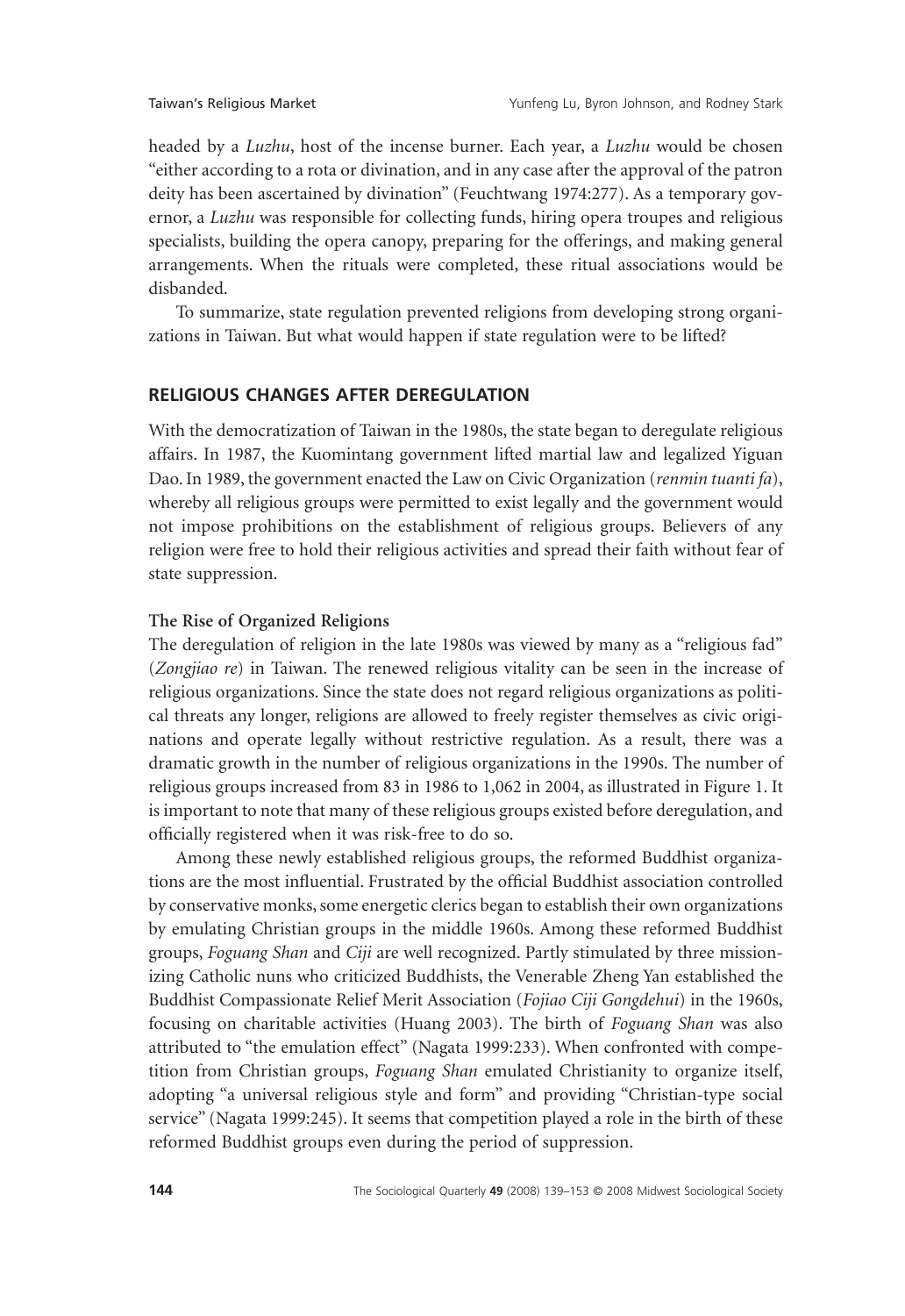

**FIGURE 1.** Number of Religious Organizations in Taiwan, 1988–2004. Source: Department of Statistics, Ministry of Interior, Republic of China. Note: The Ministry of Interior provides the number of religious groups under the jurisdiction of local government and that of religious groups under the jurisdiction of central government separately. We combine two kinds of data that result to this chart.

Although the official Buddhist association opposed both *Ciji* and *Foguang Shan* before the 1980s, they have developed quickly in the past two decades. TSCS data in 1999 confirmed that 12.6 percent of respondents were affiliated with *Ciji* and 3.7 percent with *Foguang Shan*. <sup>3</sup> With the arrival of religious freedom, more Buddhist groups emerged. According to the data from the Ministry of Interior, in 2003 there were 18 island-wide Buddhist organizations registered in the central government and hundreds of Buddhist groups registered in local governments. These groups employ a formal bureaucratic institution to manage the priesthood. To this point, *Ciji* provides a good example of the latest development of lay Buddhist organizations in Taiwan.

Headed by Zheng Yan, *Ciji* has two divisions: the *Ciji* Foundation and the volunteer organization. The foundation has a typical bureaucratic structure with a governing board of trustees and departments for various administrative functions, most of which are related to the four main kinds of Foundation activities: culture, education, medicine, and environment. As the biggest civic organization in Taiwan, the volunteer organization of *Ciji* has a strict bureaucratic structure whose positions are occupied according to the degree of individual involvement. While small contributions can make one a member of *Ciji*, "sizable donations earn bureaucratic titles for members, culminating in 'Honorary Trustee' for those who have contributed NT \$1,000,000 (about \$40,000 U.S.)" (Huang and Weller 1998:384). The local leaders not only recruit new members and solicit donations but also organize members to provide various kinds of social services, from identifying and helping needy families or visiting nursing homes to promoting recycling and other environmental activities.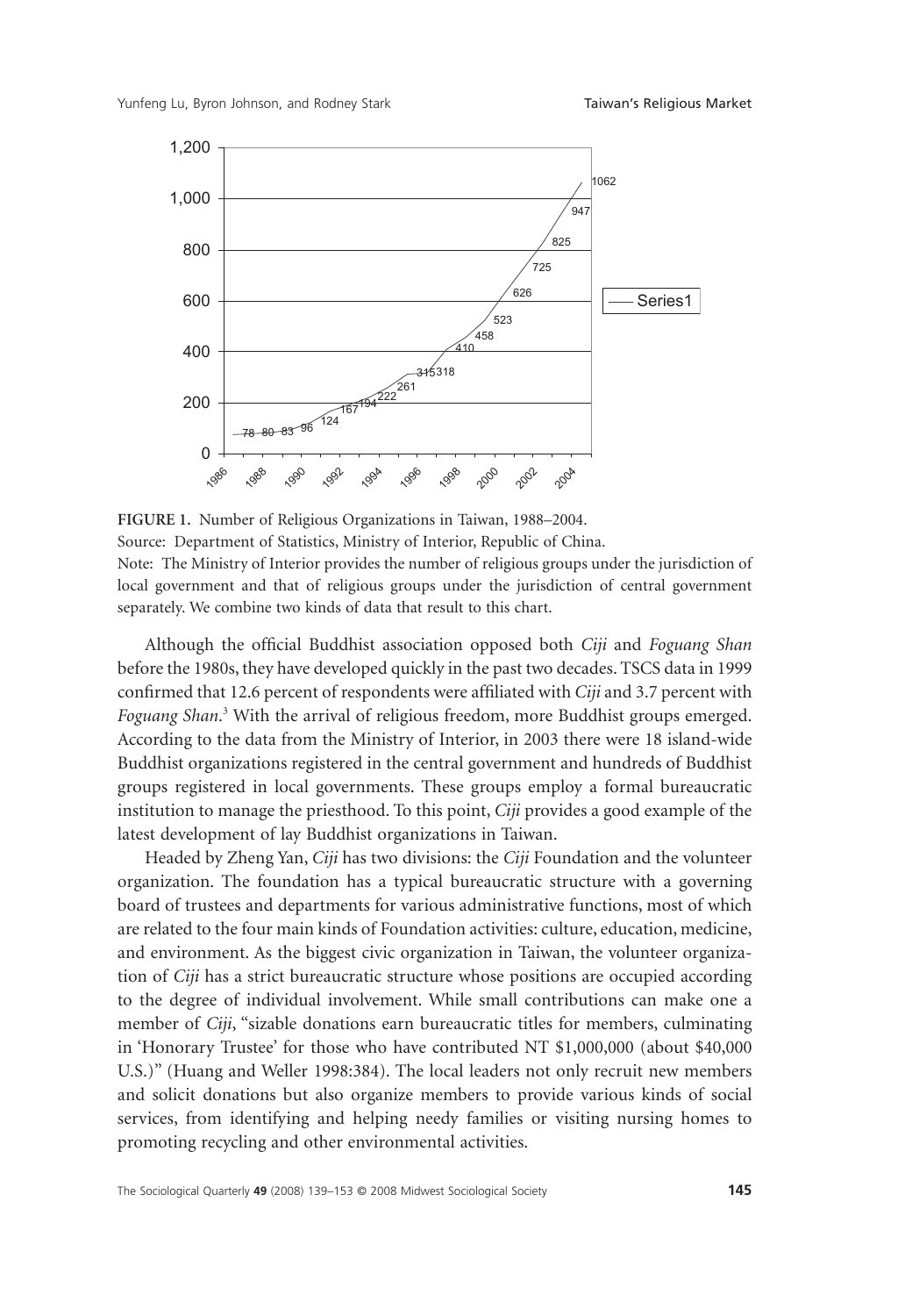When Buddhist devotees are systematically organized by the clergy, they congregate frequently. For instance, the *Ciji* members may hold research groups to discuss how Zheng Yan's writings relate to the problems of daily life. They may chant a sutra together at the gatherings or collectively share testimonials to strengthen their faith; the core members may practice the standard morning recitation (*Zaoke*) daily at home (Huang and Weller 1998). Besides *Ciji*, many Buddhist groups devote themselves to conducting Dharma Assemblies (*Fahui*), a kind of traditional Buddhist congregation. The purposes of Dharma Assemblies vary widely, from studying Buddhist sutra, confessing, saving the spirits, holding rituals, celebrating the birth of Buddha, preaching the Dharma, or supporting the monks, to teaching meditation. In addition to Dharma assemblies, Buddhist groups in contemporary society also participate in other religious congregations such as workshops and summer camps. In striking ways, Buddhism in Taiwan has become quite organized and increasingly has assumed a congregational identity after deregulation.

Unlike most monks in the 1970s who were waiting for occasional patrons and were inactive at propagating their faith, Buddhists in contemporary Taiwan are walking into society to get in touch with people. It is now common for Buddhists to raise significant amounts of money to build grand temples. Consequently, the number of Buddhist temples in Taiwan rose from 1,669 in 1989 (Zhu 1989) to 2,227 in 2004 (Statistical Yearbook of Interior 2004). Monks and nuns also become more aggressive in attracting new followers by means of giving speeches, teaching meditation, publishing books, and providing social services related to charity, education, medicine, and the environment. In 2004, Buddhism sponsored 6 universities/colleges, 5 hospitals, 13 social welfare service centers, and dozens of other public welfare institutions including homes for the aged, institutions for the disabled, and facilities for youth guidance (Statistical Yearbook of Interior 2004).<sup>4</sup>

The rise of organized religious groups also makes membership more important than ever before. When studying Chinese religion, C. K. Yang (1961:327) observes that "the first striking characteristic [of religious life in China] is the general absence of any membership requirement for worshiping in a temple or convent." The observation was also valid in Taiwan where most people tended to patronize several deities and temples simultaneously. They were "customers" rather than "members" affiliated with a specific religious group. The situation, however, has been changing in the past two decades. We can see this point from the TSCS data: the percent of the population who hold membership in religious groups has increased steadily from 6.4 percent in 1984, to 14.1 percent in 1994, to 17.4 percent in 1999, and finally to 24.1 percent in 2004.

Religions in Taiwan today direct more attention to socializing children, too. In traditional China, as Tamney (1978:217) observes, "religion is not important in a Chinese family so that there is no attempt to control children's religious identity." In 1984, TSCS data indicated that 49 percent of respondents opposed the idea of sharing their religious preference with their children, and only 25 percent agreed to do so. The situation has certainly begun to change. Yiguan Dao is one example. One of most frequently quoted slogans by the sect is to "make all family members believe in Yiguan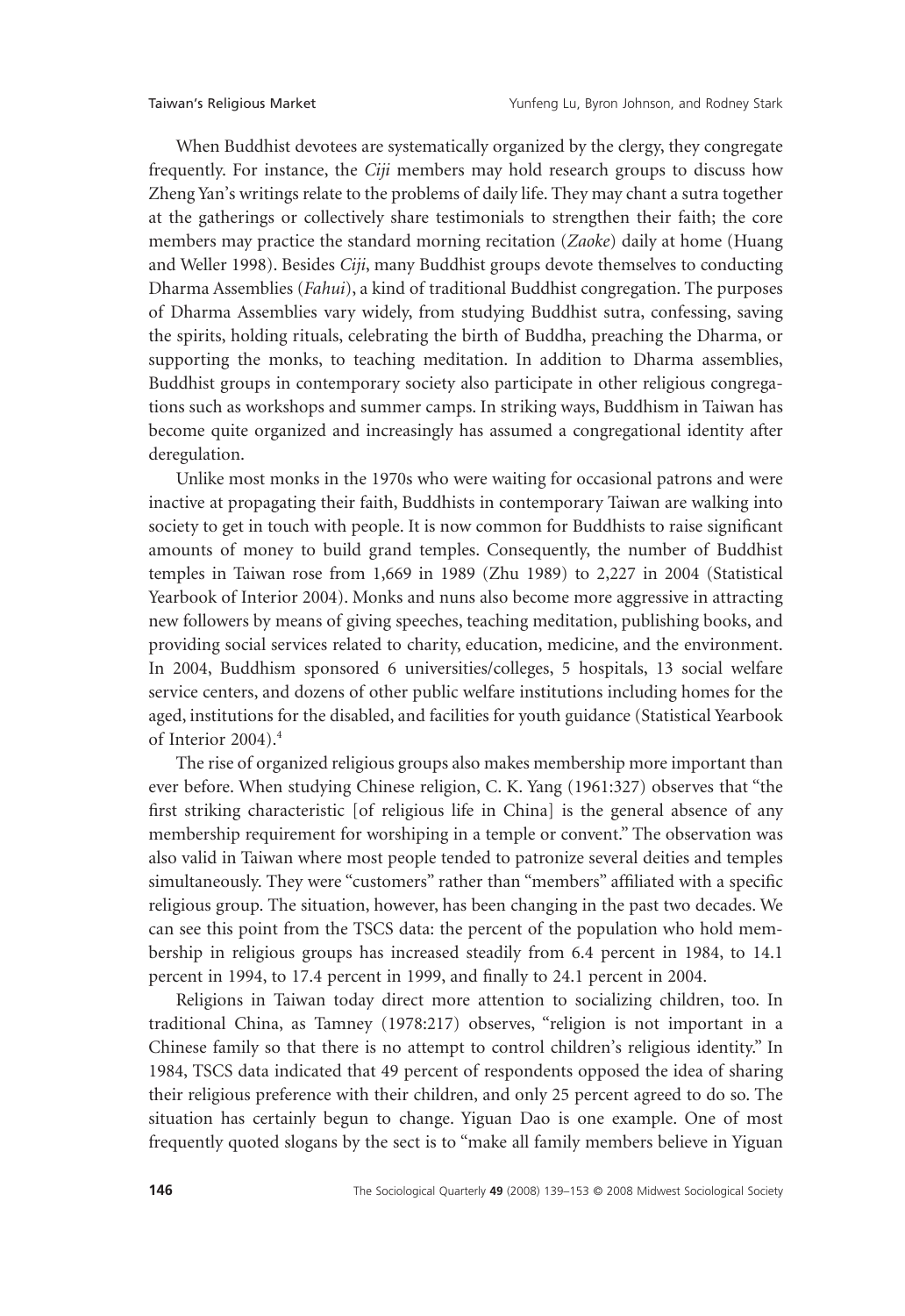Dao" (*Daohua Jiating*). Indeed, the sectarians put much emphasis on passing on their belief to the next generation. It devotes itself to conducting various kinds of research courses to nurture child and adolescent spirituality (Lu 2005). Many Buddhists groups now also encourage their followers to religiously socialize their children in the family (Lu 1999).

#### **The Transformation of Folk Religion**

In addition to the rise of organized new religions, the deregulation of religion is also associated with the rapid growth of temples and churches from 1990 through 2004. In contrast to traditional temples that were managed by the *Luzhu* association, more and more temples today are equipped with formally organized committees. While the *Luzhu* associations were loosely and temporarily organized, the committees exist permanently and run on the basis of formal rules. Some influential folk religion temples, such as *Zhengnan Gong* in Dajia, have established formal committees to manage temple affairs in the early 1980s (Lin 2003). This tendency has accelerated since deregulation. Data provided by the Interior Ministry of Taiwan show that temples managed by committees increased from 3,441 in 1996 to 5,225 in 2004 (Table 1).

In a free market, folk religion is less competitive and its adherents are more susceptible to being converted by other well-organized groups (Lu 2005). Faced with competition from organized religion, practitioners of folk religion had to adopt measures to retain their adherents. Lin (2000) observes that practitioners of folk religion, such as shamans, began to establish their own religious groups by producing theories and by establishing congregations to study Buddhist or Daoist sutras. With these shamans transforming into religious guru (*Shifu*), practitioners came to more closely resemble members. Accordingly, the previously loose client networks began to turn into

| Year              | Number of<br>temples | Temples managed<br>by committees | Number of<br>churches |
|-------------------|----------------------|----------------------------------|-----------------------|
|                   |                      |                                  |                       |
| $1996^{\rm b}$    | 9,225                | 3,441                            | 3,142                 |
| 1997 <sup>b</sup> | 9,321                | 3,586                            | 3,131                 |
| 1998 <sup>b</sup> | 9,375                | 3,630                            | 3,117                 |
| 1999 <sup>b</sup> | 9,413                | 3,682                            | 3,135                 |
| 2000 <sup>b</sup> | 9,434                | 3,745                            | 3,096                 |
| $2001^{\rm b}$    | 9,832                | 3,981                            | 3,138                 |
| 2002 <sup>b</sup> | 11,423               | 4,674                            | 3,224                 |
| 2003 <sup>b</sup> | 11,468               | 4,925                            | 3,280                 |
| $2004^{\rm b}$    | 11,384               | 5,225                            | 3,159                 |

**TABLE 1.** Temples and Churches in Taiwan, 1990–2004

a *Quanguo Focha Daoguan Zonglan* [General Survey of Buddhist Temples and Daoist Monasteries of the Whole Country], n.d. 38; c.f. Pas 2003:37.

2 Statistical Yearbook of Interior, Republic of China.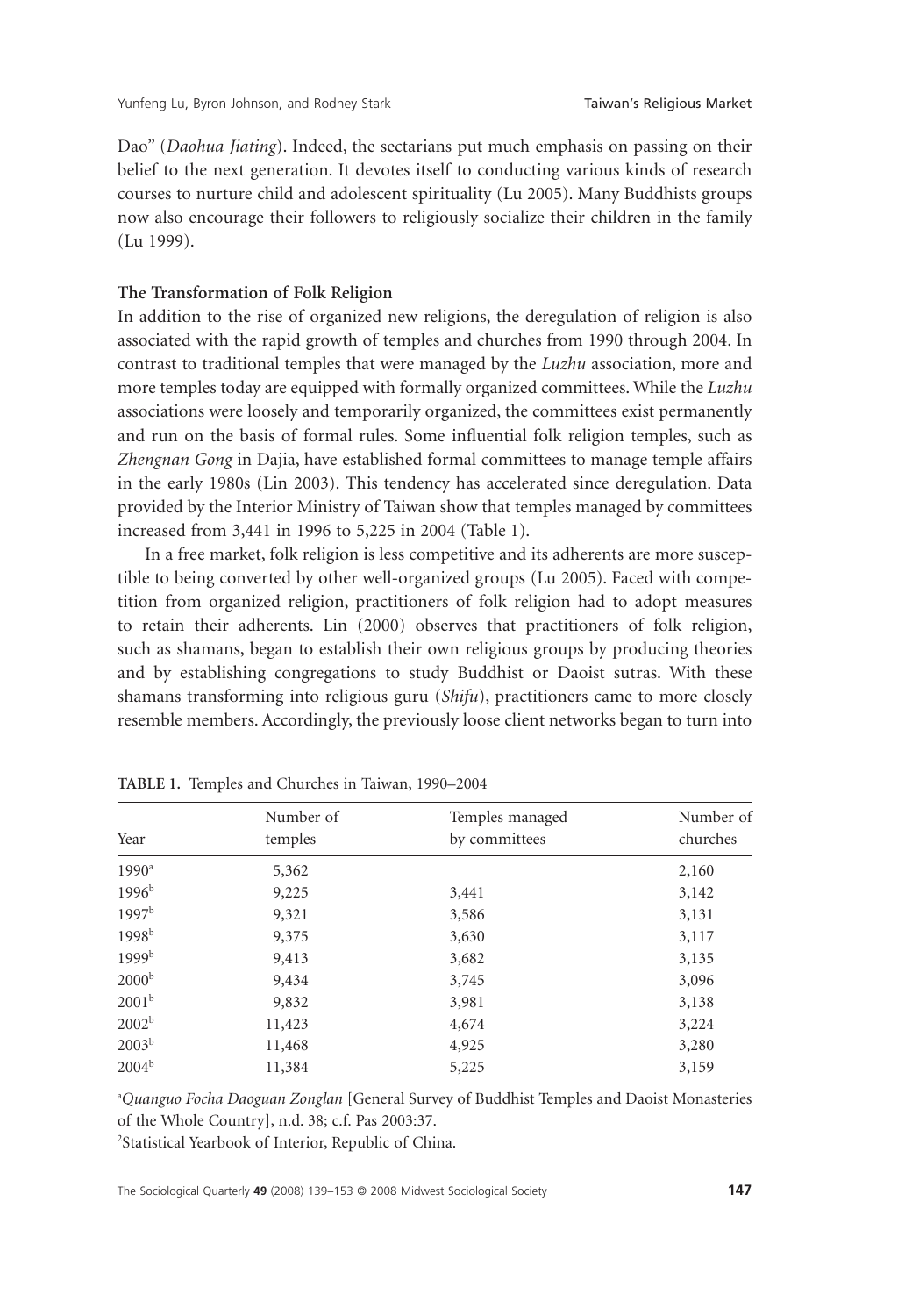church-like organizations equipped with specific doctrines, priesthoods and leaders, and rituals and classics peculiar to themselves. In this process, these groups focus on otherworldly rewards (e.g., salvation, merit) and thus engage its members in an extended relationship. From the transformation of the group led by Yang Zanru, we can observe the repeated transition of "shamans to churches."

Mr. Yang was a spirit medium who founded "the Sacred Virtue Hall" (*Shengde Tang*) in 1981. Like other phoenix halls, Yang's hall was a loosely organized association that produced morality books (*Shanshu*) and provided the immediate magical benefits such as seeking for lost things, resolving family troubles, and offering magical therapies by means of spirit writing. Since 1986, however, Yang gradually shifted his attention from the practice of spirit writing to Buddhist ideas and practice, especially the meditation of *Chan*. After spending six months in meditating and reading Buddhist sutras in 1988, Yang introduced more Buddhist theories and practices into the loose association he led. Yang eventually converted to Buddhism in 1987 and his loosely organized association evolved into a Buddhist group. Accordingly, the group gave up the service of divine help and spirit writing, centering on "merit." For Buddhists, merit is a kind of spiritual credit which people can earn through meditation, chanting, acts of charity and other good deeds. It is believed by Buddhist followers that accumulating merit can gain a higher state of life after death and finally achieve the status of nirvana. Undoubtedly, merit is a sort of otherworldly rewards to be realized not in this world but "only in a non-empirical context" (Stark and Finke 2000:88). In the process of congregationalization, otherworldly rewards become an even more important feature.

The evolution of the Sacred Virtue Hall is not an isolated case. Clart (1996:85) observes that competition made many phoenix halls transform from "spiritualist clubs of local literati" into "more fully developed religious institutions." Wang, Zhou, and Lin (1997:141–5) also find that competition drove many loosely organized religious associations to employ institutional innovations which made them more sect-like.

#### **DISCUSSION AND CONCLUSION**

The religious economy model does not merely suggest that higher levels of religious participation and commitment are associated with decreased regulation and greater competition (Stark and Finke 2000:219), but also claims that more formally organized religions will attain a greater market share in a free religious economy (Stark and Finke 2000:141–2; Stark 2006). Recent research on religious markets, however, has focused almost exclusively on the way in which religious regulations decrease religious participation or how deregulation increases religious vitality. This article, therefore, applies data to a relatively understudied but important aspect of the larger theory: examining the impact of competition or deregulation on the forms of religious activities within a particular political area.

In order to prevent religious believers from being well organized, the Kuomintang state in Taiwan restricted the organizational development of religions. In this way, state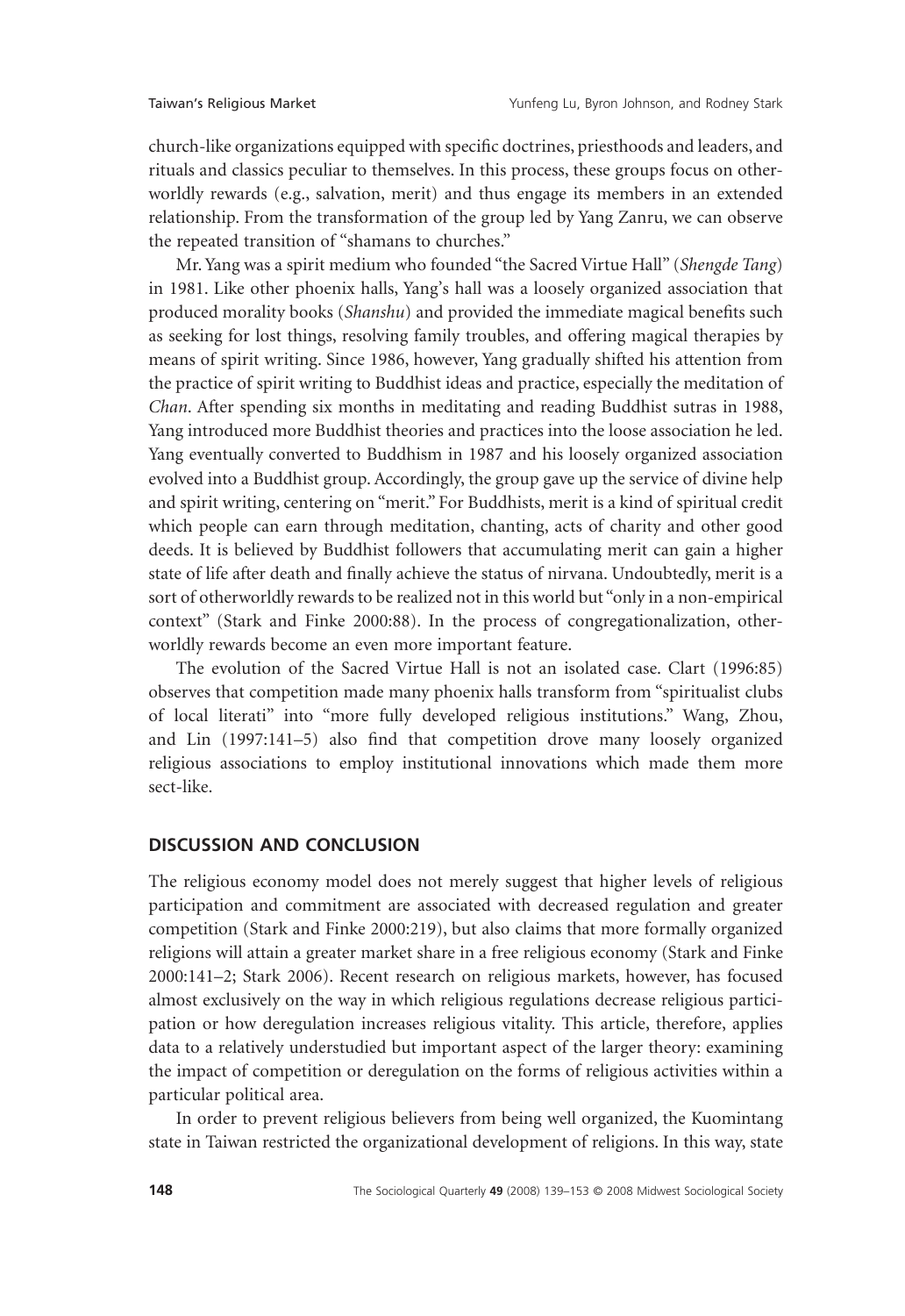regulation led to the popularity of folk religion and the lack of well-organized religion. Since the adherents of Chinese folk religion were both individualists and pragmatists, congregations were not a significant institution in Taiwanese religious life, although they clearly existed in sectarian groups.With the arrival of religious freedom in the late 1980s, religions in Taiwan quickly organized themselves. In the past decade, the number of religious groups in this island has increased dramatically from 83 in 1989 to 1,062 in 2004. These organized religions attach much more importance to membership. And subsequently, the population having membership in religious groups increased dramatically, from 6.4 percent in 1984 to 24.1 percent in 2004.

In the deregulated market, more and more Buddhist groups are emulating Christianity to make use of congregational forms to strengthen their followers' faith. Since these congregational religions are more competitive than unchurched religions in absorbing resources and attracting potential members in the religious market, some practitioners of folk religion have also adapted to the new surrounding by establishing a congregational structure; and the religious associations they led finally crystallized into well-organized religious groups. Deregulation is thus associated with the transformation of noncongregational religions.

What happened in Taiwan is not uncommon. There is ample evidence that noncongregational religions tend to fail or change their organizational forms to survive in the modern societies. Tamney (2005:7) finds that Chinese folk religion has been declining since 1980 in Singapore. In Sri Lanka, Buddhism is going through a process of "protestantization" by means of incorporating the characteristics of Protestant Christianity, such as regular congregational rituals and provision of communal services (Gombrich and Obeyseskere 1988). In Indonesia, Chinese Confucians model their organization on Christian prototypes, adopting Confucian Analects as scriptures, instructing children in "Sunday" schools, and congregating regularly and frequently. "In Singapore, Chinese Daoists are moving in a similar direction, engaged in a process of codifying and textualizing what has been largely an assortment of often oral traditions, offering English-medium instruction and holding regular, predicable, 'rational' congregational rituals" (Nagata 1999:246).

Since these changes occurred in the 20th century, one reviewer suggests that it is modernization rather than competition that causes these transformations. We respectfully disagree with this argument. When explaining religious transformation, the modernization theory predicts that modernization is associated with an increase of individuation and the decline of religious groups; the importance of individualism will be increased at "the expense of groups" (Tamney and Chiang 2002:7). Obviously, this prediction is not in accordance with the growing number of religious groups and the increase of religious membership in Taiwan.

The transformation of religions from unchurched to congregational also took place in premodern societies, as evidenced by what happened in ancient Rome (Stark 2006). Another illustrative example is the development of congregational Buddhism in traditional China. Before the ninth century, Chinese regimes rarely regulated religions. In this relatively free religious market, Chinese Buddhism once developed a congregational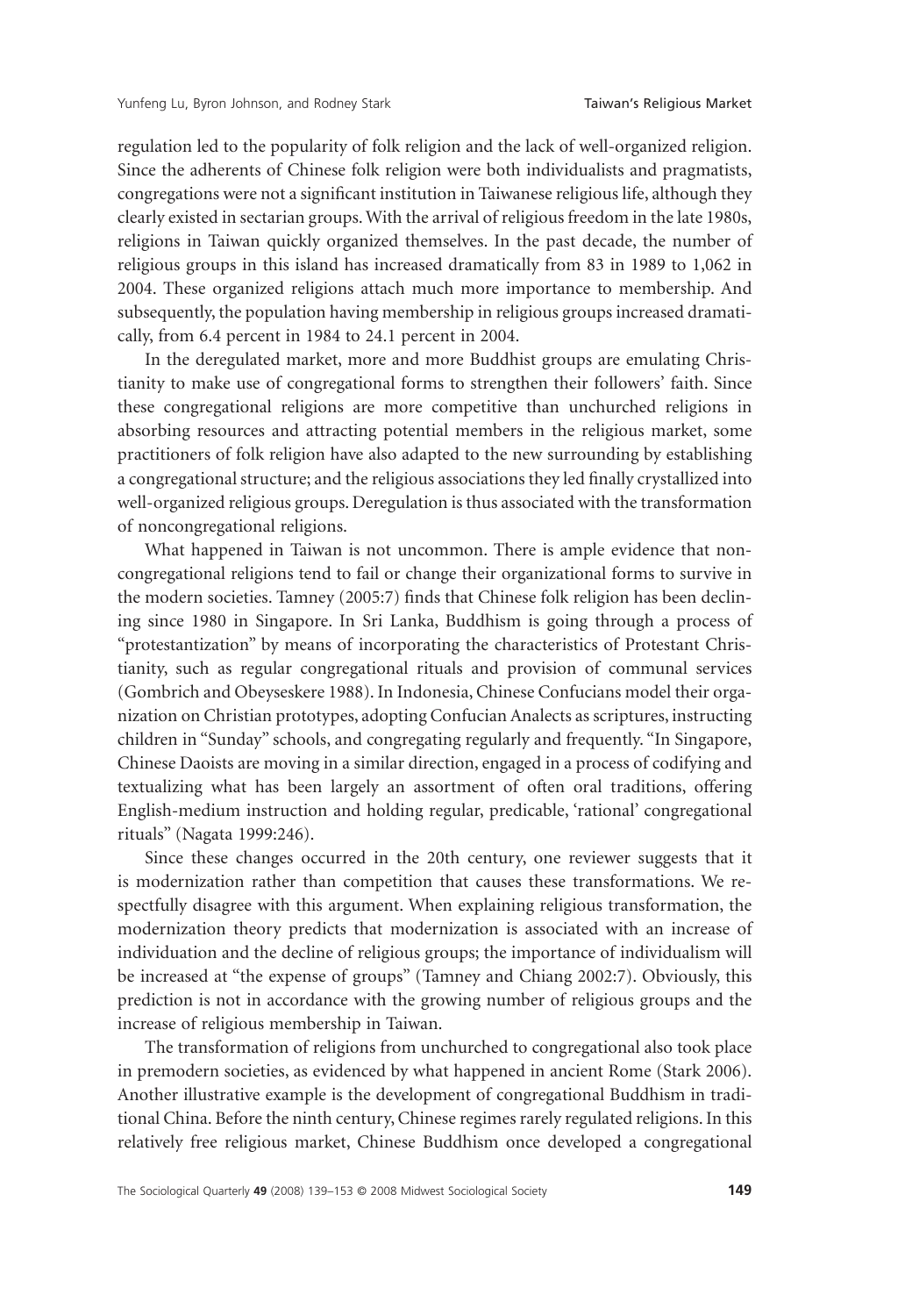structure. At the beginning of Northern Wei (386–534), there emerged Buddhist associations named *yihui* which had thousands of members, including monks and lay believers. They frequently held "vegetarian congregations" (*Zaihui*) to study Buddhist sutra and encourage each other to follow the Buddhist regulations. In such congregations, intellectual Buddhists would also propagate Buddhist ideas to the masses (Gernet 1995). But such congregational structures were largely destroyed by the heavy state regulation since the 10th century.

This research provides preliminary evidence that competition can account for the transformation of unchurched religions into congregational religions in Taiwan. It will be interesting to observe whether these newly organized religions become exclusive over time. Additionally, we confirm that there are many questions that warrant attention by social science scholars interested in examining the connection of religion to an economic model and market. Will religions in mainland China develop in this direction? Will Buddhism change its organizational forms in free markets, such as that found in Japan as well as the United States? These and other related questions need to be probed in future studies.

# **ACKNOWLEDGMENTS**

We thank Fenggang Yang and anonymous reviewers for their helpful comments.

## **NOTES**

<sup>1</sup>Yiguan Dao is a sect centering on the worship of the Eternal Venerable Mother. It believes that the world will come to an end soon and people can only be saved by joining the sect. Under the leadership of Zhang Tianran, Yiguan Dao developed into the biggest sect in mainland China in the 1940s but was largely destroyed by the Chinese Communist Party in 1951. Today, it is one of the most influential religious groups in Taiwan. For an analysis of the sect's latest development, see Lu and Lang 2006. The term "sect" in this research refers to "religious bodies in relatively higher tension with their surrounding" (Stark and Finke 2000:144).

2 The Ming Empire (1368–1644) regulated that each temple should have less than 40 clergies; men were not permitted to join the priesthood until the age of 40 and women until the age of 50 (Lin 1980:112). In the Qing dynasty (1644–911), each ordained Buddhist monk was permitted to train only one neophyte when he was over 40 (Yang 1961:189).

3 For more information, visit the following Web sites: [http://www.tzuchi.org.tw/](http://www.tzuchi.org.tw) (*Ciji*), and [http://](http://www.fgs.org.tw) [www.fgs.org.tw/](http://www.fgs.org.tw) (*Foguang Shan*).

4 The relationship of religions and civil society in East Asia is an interesting topic that deserves further research. Research has pointed out that in East Asia, traditional religions exerted little influence on public lives because they were extremely individualistic and lacked a strong formal organization (Miller 1998). Today, Buddhism is active in social movements and civic engagement. For this reason, scholars hold that "engaged Buddhism"—a form of Buddhist beliefs that places great emphasis on social justice—has emerged; and Buddhism has become a part of civil society (Laliberté 2004; Huang 2003).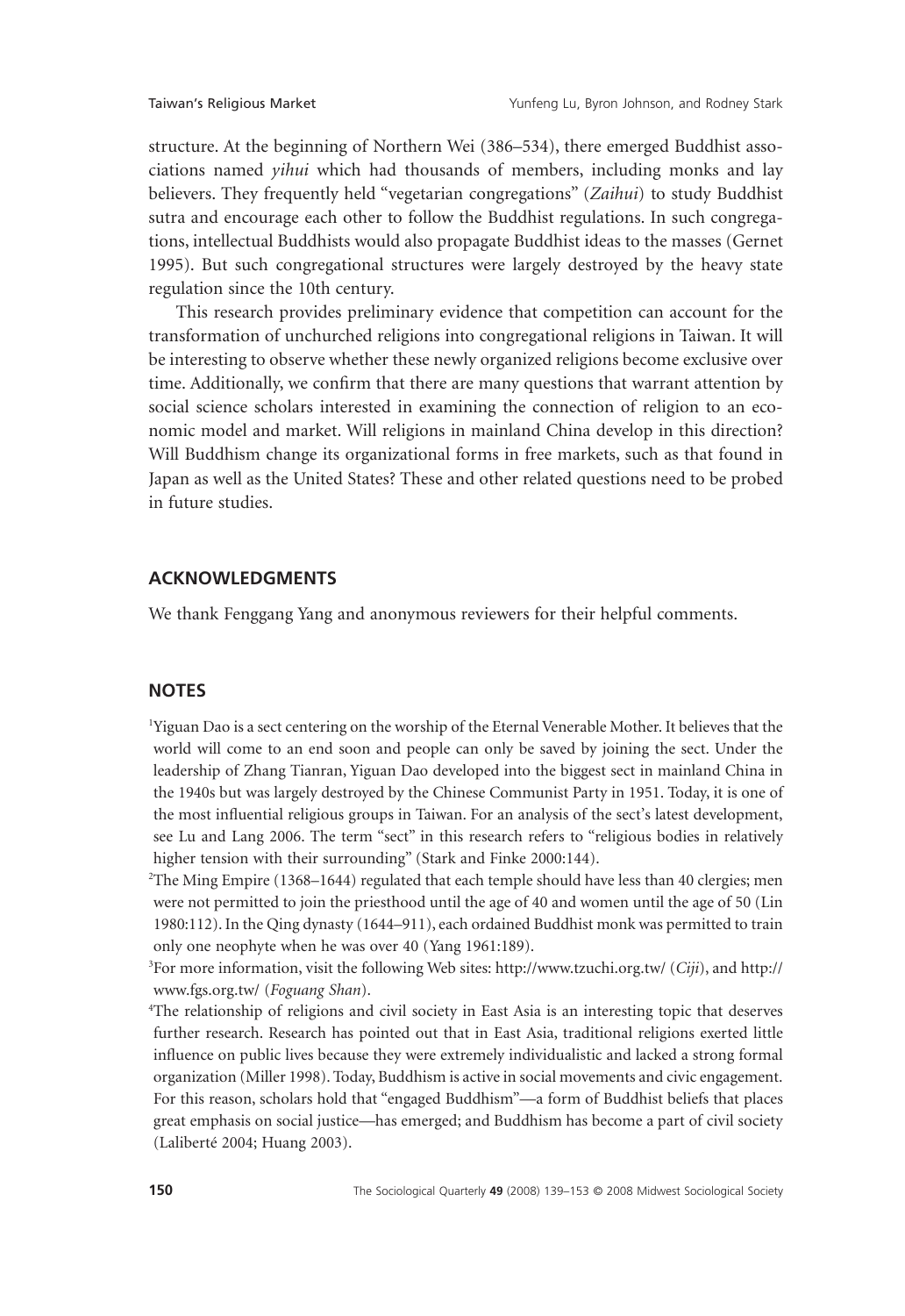# **REFERENCES**

- Chaves, Mark and David E. Cann. 1992. "Regulation, Pluralism and Religious Market Structure: Explaining the Religion's Vitality." *Rationality and Society* 4:272–90.
- Chaves, Mark and Philip S. Gorski. 2001. "Religious Pluralism and Religious Participation." *Annual Review of Sociology* 27:261–81.
- Clart, Philip. 1996. "The Ritual Context of Morality Books: A Case-Study of a Taiwanese Spirit-Writing Cult." Ph.D. thesis, University of British Columbia, Canada.
- Feuchtwang, Stephan. 1974. "City Temples under Three Regimes." Pp. 284–93 in *The Chinese City between Two Worlds*, edited by Mark Elvin and G. William Skinner. Palo Alto, CA: Stanford University Press.
- Finke, Roger. 1997. "The Consequence of Religious Competition." Pp. 46–65 in *Rational Choice Theory and Religion: Summary and Assessment*, edited by Lawrence Young. New York: Routledge.
- Finke, Roger, Avery Guest, and Rodney Stark. 1996. "Mobilizing Local Religious Markets: Religious Pluralism in the Empire State, 1855–1865." *American Sociological Review* 61:203– 18.
- Finke, Roger and Rodney Stark. 1988. "Religious Economies and Sacred Canopies: Religious Mobilization in American Cities, 1906." *American Sociological Review* 53:41–49.
- Froese, Paul and Steven Pfaff. 2001. "Replete and Desolate Markets: Poland, East Germany and the New Religious Paradigm." *Social Forces* 80:481–507.
- Gernet, Jacques. 1995. *Buddhism in Chinese Society: An Economic History from the Fifth to the Tenth Centuries*. Translated by Franciscus Verelien. New York: Columbia University Press.
- Gombrich, Richard and Gananath Obeyseskere. 1988. *Buddhism Transformed: Religious Change in Sri Lanka*. Princeton, NJ: Princeton University Press.
- Harrell, C. Steven. 1974. "When a Ghost Becomes a God." Pp. 193–206 in *Religion and Ritual Chinese Society*, edited by Arthur P. Wolf. Palo Alto, CA: Stanford University Press.
- Huang, Julia. 2003. "The Buddhist Tsu-Chi Foundation of Taiwan." Pp. 136–53 in *Action Dharma: New Studies in Engaged Buddhism*, edited by Christopher Queen, Charles Prebisch, and Damien Keown. London, England: RouteledgeCurzon.
- Huang, Julia and Robert P. Weller. 1998. "Merit and Mothering: Women and Social Welfare in Taiwanese Buddhism." *Journal of Asian Studies* 57:379–96.
- Iannaccone, Laurence R. 1991. "The Consequences of Religious Market Structure: Adam Smith and the Economics of Religion." *Rationality and Society* 3:156–77.
- ——. 1995. "Risk, Rationality and Religious Portfolios." *Economic Inquiry* 33:285–95.
- Iannaccone, Laurence, Roger Finke, and Rodney Stark. 1997. "Deregulating Religion: The Economics of Church and State." *Economic Inquiry* 35:350–65.
- Jones, Charles. 1999. *Buddhism in Taiwan: Religion and the State, 1660–1990*. Honolulu: University of Hawaii Press.
- Jordan, David K. 1972. *Gods, Ghosts, and Ancestors: The Folk Religion of a Taiwanese Village*. Berkeley: University of California Press.
- Laliberté, André. 2004. *The Politics of Buddhist Organizations in Taiwan: 1989–2003*. New York: RoutledgeCurzon.
- Lang, Graeme and Yunfeng Lu. 2004. *Globalization and Religious Syncretism: The Cases of Yiguan Dao (China) and Cao Dai (Vietnam)*. Paper presented at the 36th World Congress of the International Institute of Sociology, Beijing, China.

The Sociological Quarterly **49** (2008) 139–153 © 2008 Midwest Sociological Society **151**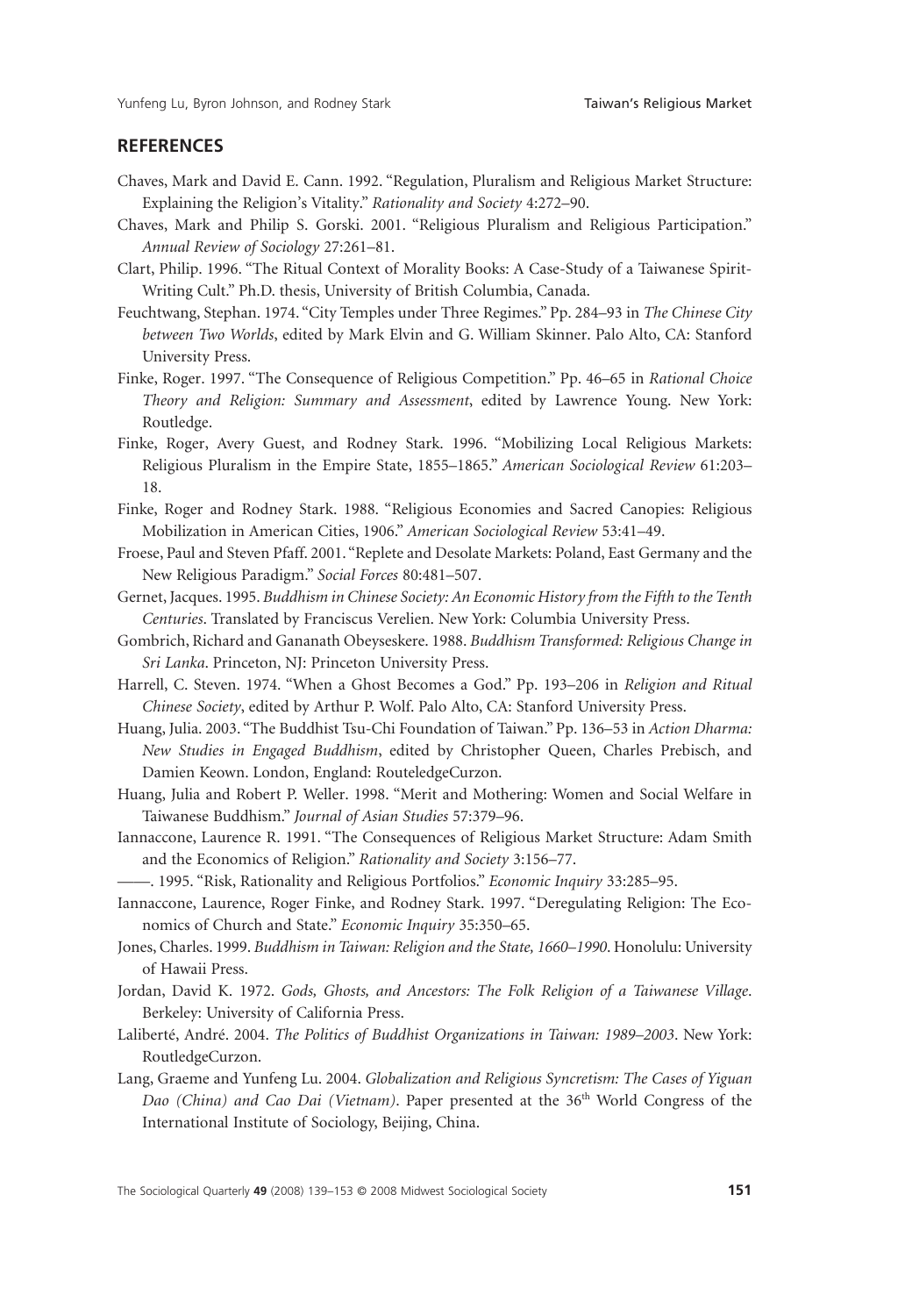- Lin, Benxuan. 2000. "Taiwan de Zongjiao Bianqian yu Shehui Kongzhi [Religious Changes and Social Control in Taiwan]." *Furen Xuezhi* [The Journal of Furen] 31:1–26.
- Lin, Meirong. 2003. *Mazu Xinyang yu Hanren Shehui* [Belief of Mazu and Han Chinese Society in Taiwan]. Ha-er-bing, China: Helongjiang Renmin Chubanshe.
- Lin, Ziqing. 1980. "Mingdai Fojiao [Buddhism in the Ming Dynasty]." Pp. 112–21 in *Chinese Buddhism*, edited by The Chinese Buddhist Association. Beijing, People's Republic of China: Zhishi Chubanshe.
- Lu, Huixin. 1999. "Religionizing Family and Familizing Religion: Female Buddhists' Faith and Practices." Pp. 295–319 in *Zhongguo Jiating Jiqi Lunli* [Chinese Family and Ethics], edited by Hanxue Yanjiu Zhongxi. Taipei, Taiwan: Hanxue Yanjiu Zhongxin.
- Lu, Yunfeng. 2005. "Helping People to Fulfill Vows: Commitment Mechanisms in a Chinese Sect." Pp. 183–202 in *State, Market, and Religions in Chinese Societies*, edited by Fenggang Yang and Joseph Tamney. Leiden, Netherlands and Boston, MA: Brill Academic Publishers.
- Lu, Yunfeng and Graeme Lang. 2006. "Impact of the State on the Evolution of a Sect." *Sociology of Religion* 67:249–70.
- Miller, Alan. 1998. "Why Japanese Religions Look Different: The Social Role of Religious Organizations in Japan." *Review of Religious Research* 39(4):360–70.
- Nagata, Judith. 1999. "The Globalisation of Buddhism and the Emergence of Religious Civil Society: The Case of the Taiwanese Fo Kuang Shan Movement in Asia and in the West." *Communal/Plural: Journal of Transnational and Cross-Cultural Studies* 7(2):231–48.
- Olson, Daniel. 1999. "Religious Pluralism and US Church Membership: A Reassessment." *Sociology of Religion* 60:149–73.
- Pas, Julian. 2003. "Stability and Change in Taiwan's Religious Culture." Pp. 36–47 in *Religion in Modern Taiwan: Tradition and Innovation in a Changing Society*, edited by Philip Clart and Charles B. Jones. Honolulu: University of Hawaii Press.
- Rubinstein, Murray A. 1991. *The Protestant Community on Modern Taiwan: Mission Seminary and Church*. New York: M. E. Sharpe.
- Sangren, P. Steven. 1987. *History and Magical Power in a Chinese Community*. Palo Alto, CA: Stanford University Press.
- ——. 2000. *Chinese Sociologics: An Anthropological Account of the Role of Alienation in Social Reproduction*. London, England: Athlone.
- Song, Guangyu. 1996. *Tiandao Chuandeng: Yiguan Dao yu xiandai shehui* [The Development of the Celestial Way]. Taipei, Taiwan: Chengtong Press.
- Stark, Rodney. 2006. "Religious Competition and Roman Piety." *Interdisciplinary Journal of Research on Religion* (2006) Article 6: [www.religjournal.com.](http://www.religjournal.com) Retrieved December 5, 2007 [\(http://www.religjournal.com](http://www.religjournal.com)).
- Stark, Rodney and Roger Finke 2000. *Acts of Faith: Explaining the Human Side of Religion*. Berkeley: University of California Press.
- Stark, Rodney, Eva Hamberg, and Alan S. Miller. 2005. "Exploring Spirituality and Unchurched Religions in America, Sweden, and Japan." *Journal of Contemporary Religion* 20(1):3– 23.
- Statistical Yearbook of Interior, Republic of China. 2004. *General Condition of Temples, Churches in Taiwan*. Retrieved December 25, 2006 [\(http://www.moi.gov.tw/stat/index.asp\).](http://www.moi.gov.tw/stat/index.asp)
- Tamney, Joseph. 1978. "Chinese Family Structure and the Continuation of Chinese Religions." *Asian Profile* 6:211–17.